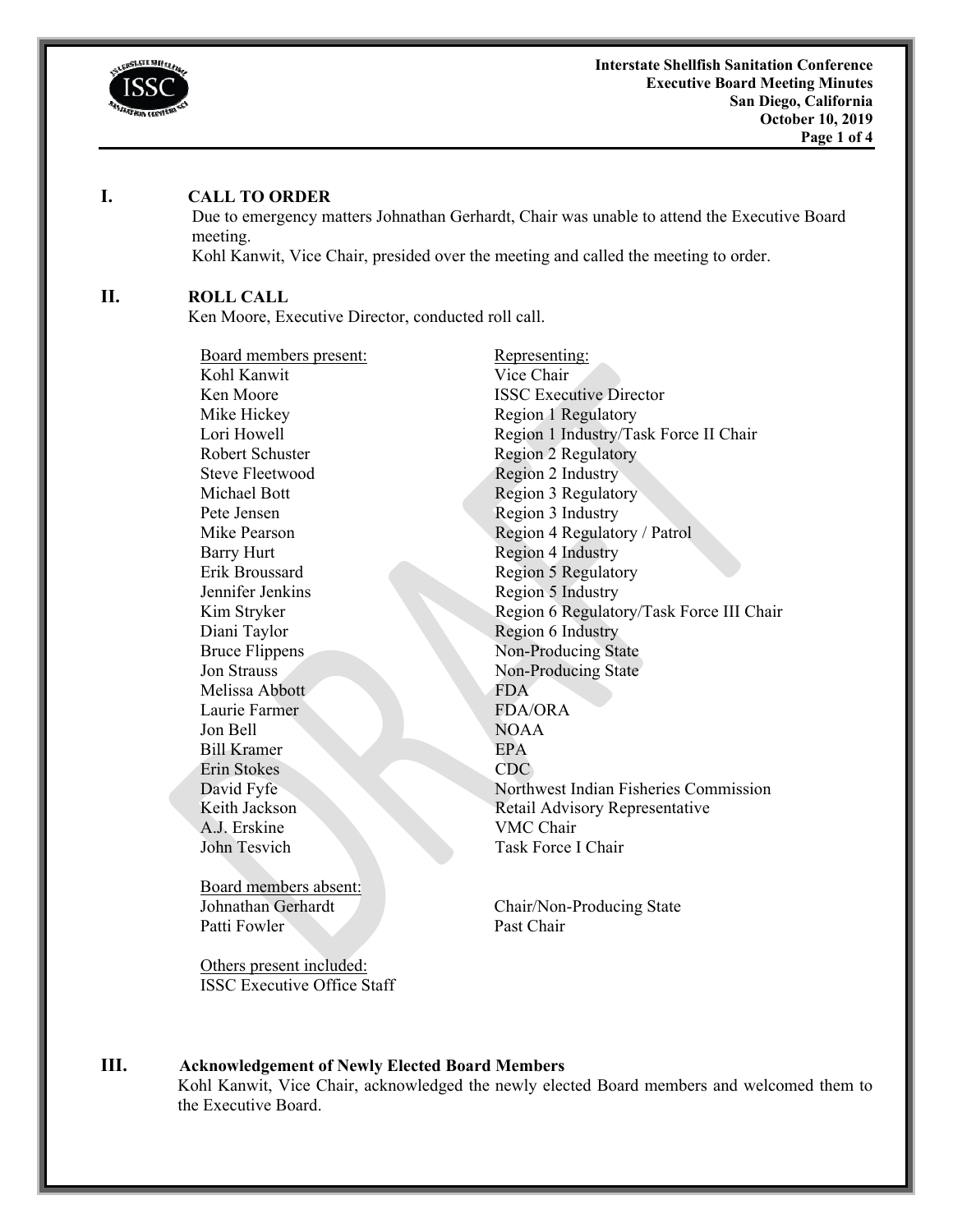

#### **IV. Executive Board Office Elections**

J. Kohl Kanwit (Kohl) was nominated as Chair of the Executive Board and Chief Robert Schuster (Bob) was nominated as Vice Chair of the Executive Board. A motion was made and seconded to accept the nominations by acclamation.

# **V. Introductory Comments**

A. Vice Chair Kohl Kanwit

 Following a few opening comments, Kohl explained which items the Board would be addressing at today's meeting.

B. FDA Melissa Abbott

Melissa advised the Board of upcoming research projects. Laurie Farmer, FDA/ORA, wanted to recognize the level of participation at the 2019 Biennial Meeting. She also commented that she would like to encourage more participation from Non-Producing States. The course for Harvesting Control is in final review. A new course for Advance Growing Area has been piloted is set to begin 2020 with Virginia and Maryland. The dates and location for the Sanitary Survey for Shellfish Growing Area Course are March 24-26, 2020 in Long Beach, California.

C. NOAA NMFS Jon Bell

Jon Bell commented that NOAA continues to expand their responsibilities, efforts and work with incorporating the NSSP in Federal Waters through many committee meetings and multiple programs of NOAA with the FDA. He mentioned that Angela Ruple would be retiring in February 2020.

# D. EPA Bill Kramer

Bill Kramer provided information to the Board and commented that the EPA had collaborated with the FDA on the republication of "The Advice of Eating Shellfish and Mollusc". The EPA continues to play an active role in the NSSP.

## E. CDC Erin Stokes

Erin Stokes commented that the CDC is continuing to work towards data sharing. The CDC anticipates data modernization efforts that are at a point where they are going to be electronically sharing from state databases for number of different conditions. The first state to submit their electronic data submission will be Oregon and additional states will be forthcoming with their submissions.

# **VI. Program Chairman's Report**

A. 2020 Spring Board Meeting

Ken Moore, Executive Director reported that the 2020 Spring Board Meeting will most likely be held in Charlotte, North Carolina during the late April or Early May.

## B. 2021 Biennial Meeting

 There was a discussion about the 2021 Biennial Meeting. Ken Moore, Executive Director suggested that according to the rotation of regions, it would be time to hold the meeting in the Gulf Region. He also stated that there had never been a meeting held in Mississippi. Site visits should be made in late 2020.

Eric Broussard brought a discussion to the Board about changing the dates of the meeting. For Region 5 late the month of September and early October presents difficulty due weather and harvesting season. Ken Moore suggested the Board sends out a survey and discuss this issue at the Spring Board Meeting.

- **VII. Executive Committee Report** 
	- A. Grant Updates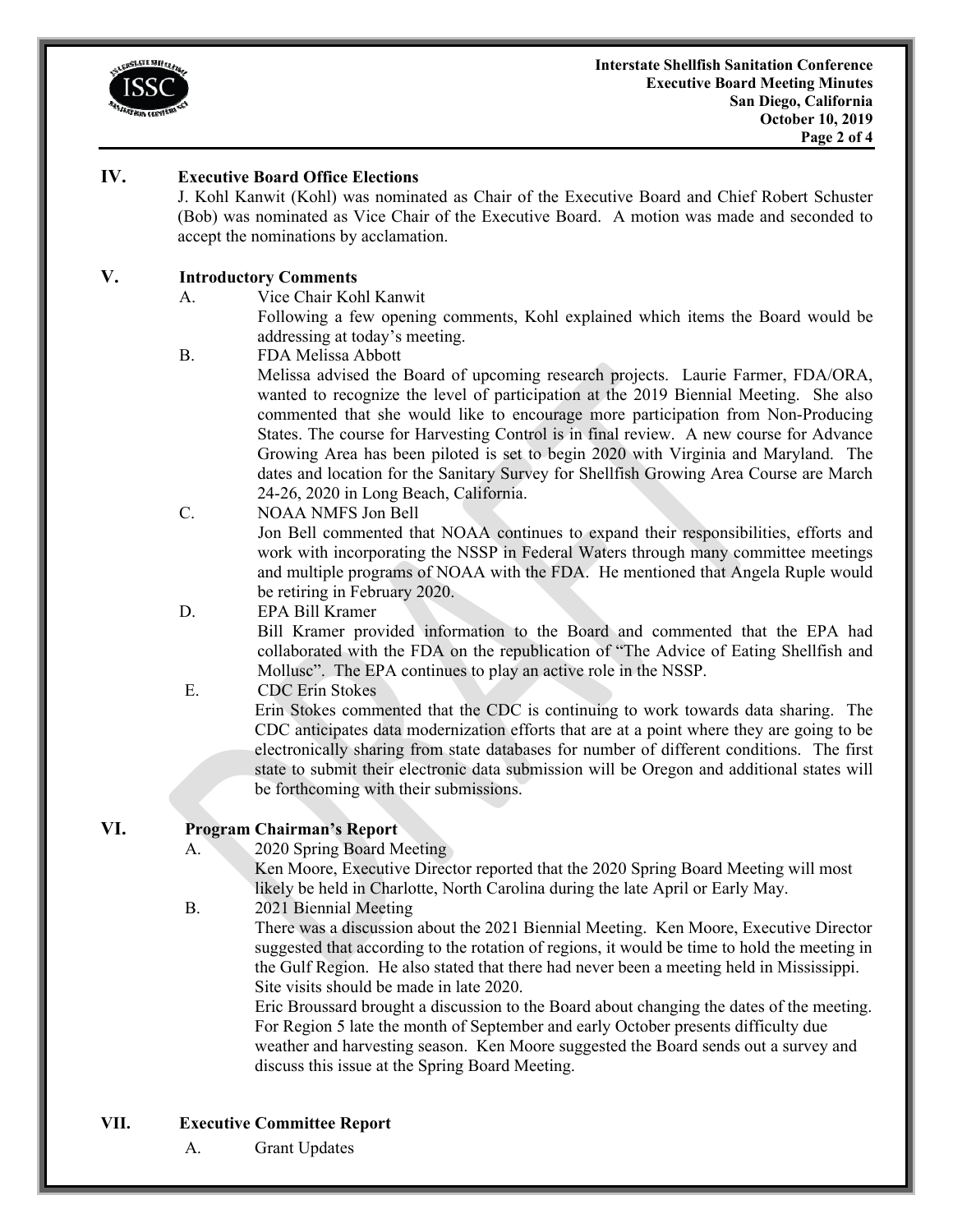

- 2019 FDA Cooperative Agreement
	- a. Copy provided in notebook.
- 2019 FDA Biennial Meeting FDA Small Conference Grant b. Copy provided in notebook
- B. 2018 Tax Return

Extension has been filed and granted until November 30, 2019. Moore, Beauston and Woodham are nearing completion.

C. 2018 Audit/Financial Review Draft Copy is currently available. Final version is being prepared for signatures.

#### **VIII. Committee Reports**

## **A. Patrol Committee Mike Pearson, Chair**

Mike Pearson reported that there were recommendations from the committee requiring Executive Board action. The Patrol Committee request that the Conference Chair appoint representation from the Patrol Committee to the appropriate committee for the deliberation of Proposal 17-204.

## **B. Research Guidance Committee, Bob Rheault, Chair**

 The Committee finds it valuable to develop a prioritized list of research priorities and that the list can be distributed to funding agencies and ISSC members. This list is to be prefaced with statistics describing the value of the industry and the numbers of jobs impacted. Motion was made and seconded for a subcommittee to be appointed by the Chair to look into the gathering of information necessary to articulate the economic value of the shellfish industry The motion passed by voice vote by the board.

## **C. Shellfish Restoration Committee, Michael Bott, Chair**

The Committee was charged to review restoration information that could impact shellfish sanitation and the NSSP. The Committee found that the "Best Management Practices for Shellfish Restoration" document created in 2011 by the ISSC should be updated and made into a more usable document. The Committee request that the Conference Chair appoint the appropriate committee with the task of reviewing the documents pertaining to management practices for shellfish restoration and develop a guidance document that can be made available to interested parties. A motion was made and seconded to charge the restoration committee with this task. The motion was passed by a voice vote of the board.

## **D. Vibrio Management Committee, A.J. Erskine, Chair**

The committee was charged with the Proposal 13-200 Reducing the Risk of Vibrio Illnesses. Following discussions on 1) the need to improve communication between epidemiologists and state authorities investigating illnesses and 2) the need for more complete COVIS forms. A motion was adopted and seconded to recommend the Executive Board appoint a committee to work on the improvement in the data received regarding the collection of source state information for Vp illness cases, and the information available be compiled and reported to the Board at the spring meeting. appoint a committee to improve ways of compiling information from the CDC, FDA and source state and report to the Executive Board at the spring meeting. The motion carried with a voice vote by the Board.

## **E. Education Committee, Ken Moore for Johnathan Gerhardt, Chair**

Ken Moore presented the Education Committee report for Johnathan Gerhardt. The Committee is aware that the educational materials currently supplied by the ISSC, were funded by grants that ISSC no longer receives. The materials were reviewed by the education committee. The Education Committee recommended 1) Conducting a needs assessment to prioritize educational materials, 2) Developing and/or updating needed educational materials not currently available, 3) looking at ways to better utilize the ISSC